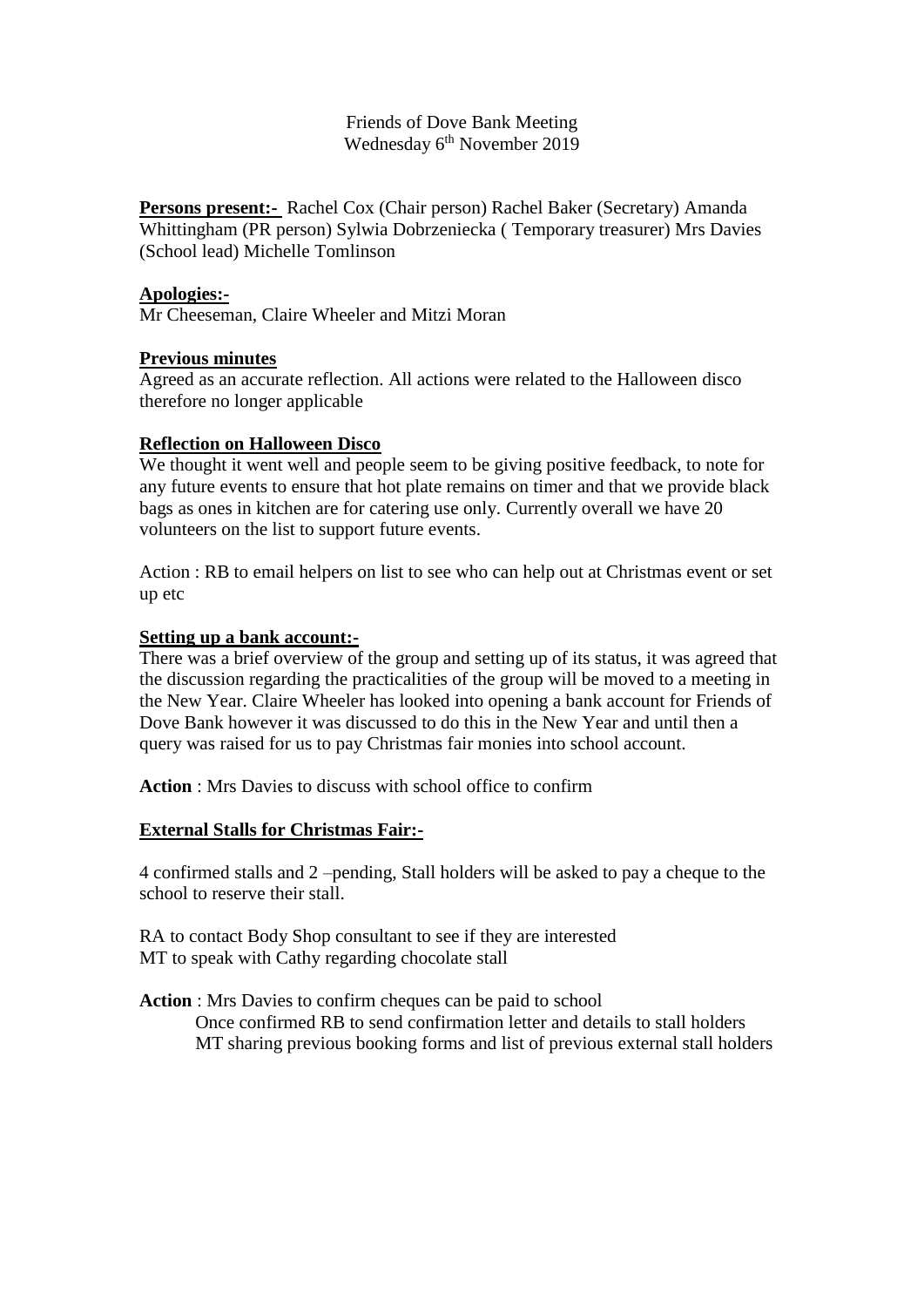## **Internal Stalls and approx volunteers needed to run stalls:-**

The following stalls were agreed

~Tombola- 4 people

Suggest that we seek tombola prizes via a dress down day for the children. Mrs Davies to discuss with school

~Raffle- 2 people

~Visiting Santa- Mr S Claus and 2 helpers (elf costume compulsory)

**Action** : Mrs Davies to confirm Santa

RB to enquire regarding sledge

AW to contact local superstores regarding selection boxes

To seek help regarding wrapping of selection boxes

Previously managed in slots – ?to utilise previous template – Discuss at future meeting

- ~Reindeer hoopla- 1 person

~Christmas crackers – Mrs Davies to enquire with school

~Name the elf- 1-2 people ?children to do this?

~Sweet tombola using cups-

**Action**: Mrs Davies to confirm with school

Amanda to sort flyer with instructions and cups

~Golden Carrot – 1 person

48 Bauble making kits in the cupboard- could we purchase some more to use at the fair?

~Colouring competition (in school) prize given?

~ Speak to Mrs Goode –to ask about the school choir performing?

**Action** : Mrs Davies to enquire regarding baubles, school choir and colouring competition

Face painting MT to speak to Cathy about attending ~Glitter tattoos (we have a school kit) 1-2 people ~Bottle stall (guess which is wine)

Agreed an entrance fee of 50p adults, children free. This would entitle the entrant to a raffle ticket to win a hamper. Discussed the committee and teaching staff to provide the hamper

Action: Mrs Davies to confirm with teaching staff they were happy to contribute to a hamper.